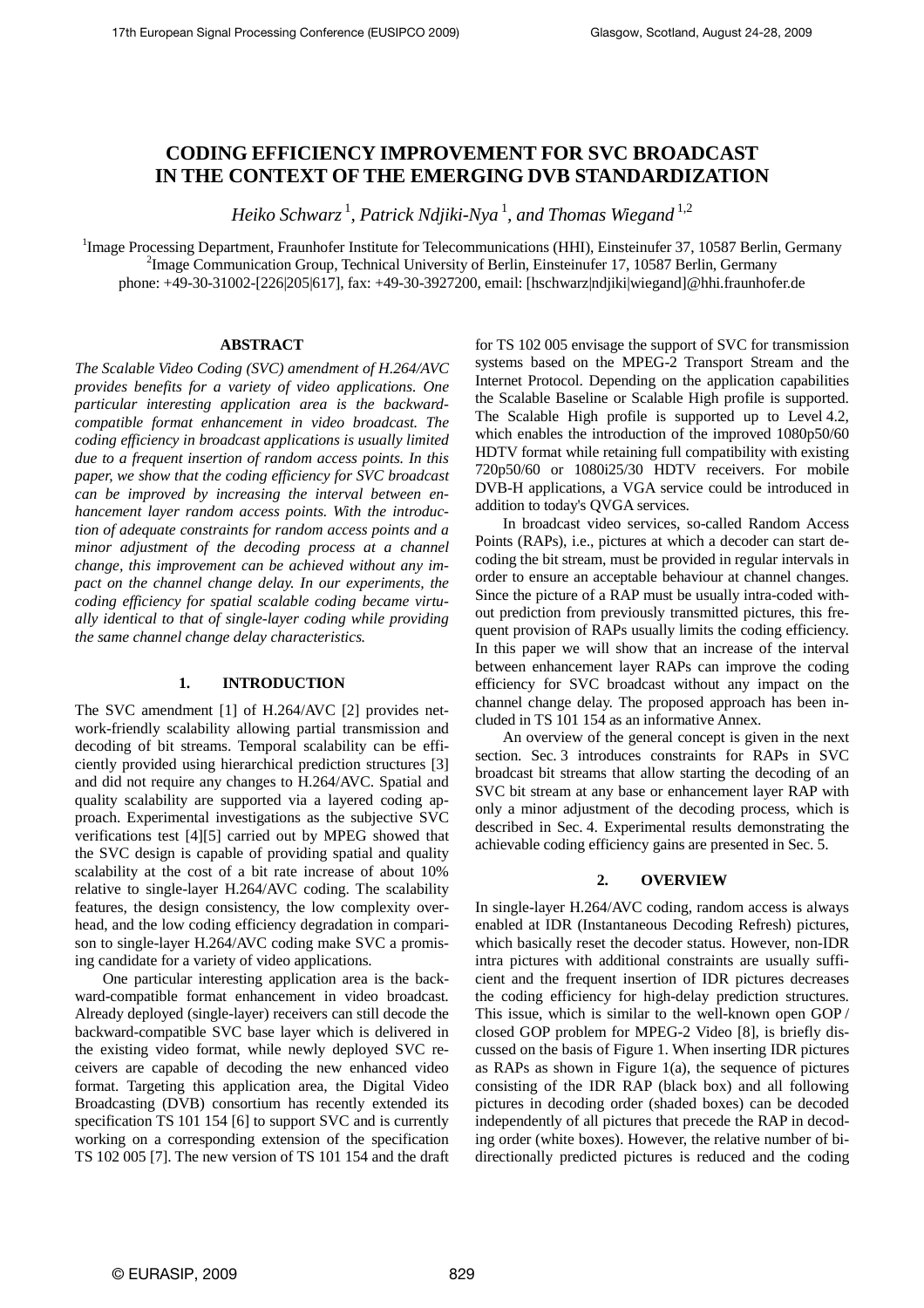efficiency is degraded. Additionally, temporal blocking effects may be visible due to the break in the prediction chain. By using non-IDR intra pictures as RAPs as illustrated in Figure 1(b), this coding efficiency loss is avoided. With the constraint that all pictures that succeed the RAP in output order must not reference any picture that precedes the RAP in output order for inter prediction, the RAP (black box) and all pictures that succeed the RAP in output order (shaded boxes) can be decoded independently of all pictures that precede the RAP in decoding order (white boxes). When accessing the bit stream at such a RAP, the pictures that succeed the RAP in decoding but precede it in output order (grey boxes) cannot be decoded and are ignored.



Figure 1 – Random access points in coding structures with hierarchical B pictures: (a) using IDR pictures, (b) using non-IDR intra pictures. The pictures are depicted in output order; the numbers below the pictures indicate the decoding order.

H.264/AVC provides the recovery point SEI message for signalling RAPs, where it is also possible to specify that the recovery point (i.e., the picture for which the picture itself and all following pictures in output order are correct or approximately correct) is different from the RAP. Mechanisms for RAP signalization are also supported in transport protocols such as MPEG-2 Systems [9]. In the following description, we will concentrate on the case that RAPs are intra pictures and represent recovery points, since this is often required in broadcast applications (cp. TS 101 154).

The common approach for providing RAPs in SVC broadcast bit streams is to regularly insert pictures for which all layer pictures are intra coded (the enhancement layer pictures can still use inter-layer intra prediction) and represent recovery points as described above. This ensures that the channel change delay characteristic is basically the same for all layers. However, the concept of generalized IDR pictures in SVC [10] can be extended to RAPs. With the SVC design it is possible to insert RAPs for different layers at different time instances. The decoding of a particular layer can only be started at a RAP for this layer. For a picture that represents a RAP for a particular layer, the corresponding layer picture must be intra-coded, but all other layer pictures can be intercoded using previous pictures as references, which increases the coding efficiency for these layers.

Since all layers in an SVC bit stream represent the same content and the decoding of this content can be basically started at any base or enhancement layer RAP, the intervals between RAPs for the enhancement layer could be increased relative to the intervals between base layer RAPs. This usually improves the enhancement layer coding efficiency, since more enhancement layer pictures can be inter-coded, but it does not necessarily increase the channel change delay for enhancement layer decoders. The decoding can either be normally started at an enhancement layer RAP or it can be started at a base layer RAP. In the latter case, the decoder would start the decoding of the base layer and switch to the enhancement layer at the next enhancement layer RAP. In order to ensure a seamless video playback, the decoded base layer pictures are upsampled to the enhancement layer format. The only drawback of this approach is that the user may see a quality change in the displayed video at the point of layer switching. But when the interval between enhancement layer RAPs is kept reasonably small, this quality change is usually not disturbing, since it appears in the time period after the channel change in which the users eye adjusts to the new video content. In Sec. 4 we will highlight a possibility to further reduce the visibility of such quality changes.

#### **3. SVC RANDOM ACCESS POINTS**

When all RAPs provided in an SVC bit stream represent IDR pictures, the potentially required switching from base to enhancement layer decoding after random access is straightforward; the IDR picture generalization in SVC [10] was particularly designed for such a layer switching. For non-IDR RAPs, the switching from a lower to a higher layer can be more complicated due to interdependencies between base and enhancement layer coding. This can be illustrated using the simple example in Figure 1(b) and assuming a two-layer SVC bit stream with the same coding structure in base and enhancement layer. When we switch from base to enhancement layer coding at the depicted RAP (black box), we cannot decode the enhancement layer representations of the pictures that follow the enhancement layer RAP in decoding order but precede it in output order (grey boxes) due to missing references for inter prediction. In order to enable seamless video playback, we have to decode the base layer representations for these pictures. But these base layer representations depend on the base layer representation of the enhancement layer RAP, for which we would have to decode both base and enhancement layer. For more complicated prediction structures, it may be even necessary to decode and store base and enhancement layer representations for more than one picture, which would significantly increase the decoder complexity and the memory requirement.

In order to enable a seamless switching between base and enhancement layer with a negligible increase in decoder complexity, we introduce the following constraints:

- 1. When a picture represents a RAP for a particular layer, the layer picture for this layer must be intra-coded.
- 2. Enhancement layers of pictures that follow a RAP in output order must not reference any picture that precedes the RAP in output order through inter prediction.
- 3. Pictures that succeed a RAP in output order shall not be transmitted before the RAP or any picture that precedes the RAP in output order.
- 4. When a picture represents a RAP for a particular layer, it must also represent a RAP for all lower layers.
- 5. Each RAP must have temporal\_id equal to 0.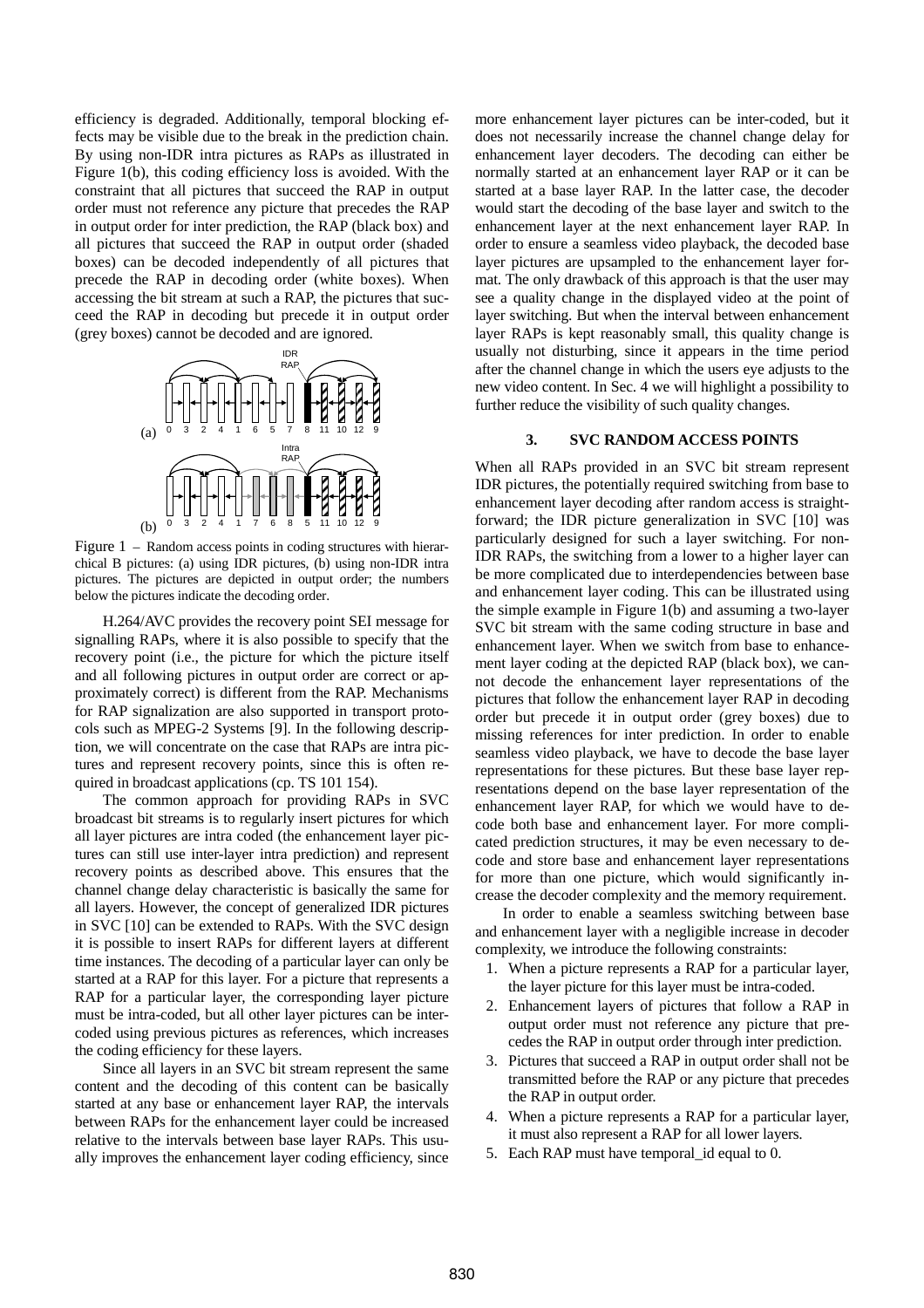

Figure 2 – Example for the random access with switching from base to enhancement layer in a coding structure with hierarchical B pictures. The pictures are depicted in output order; the numbers below the pictures indicate the decoding order.

On the one hand, these constraints allow starting the decoding of an SVC bit stream at an arbitrary RAP, including the switching from a lower to a higher layer, with a negligible decoder complexity overhead. And on the other hand, they still allow employing high efficient prediction structures such as hierarchical B pictures [3], which have been proven to be the most efficient known coding structure for high-delay applications. In comparison to the usual RAP constraints for broadcast (cp. Sec. 2) we have tightened condition 2, which now completely forbids inter prediction across RAPs in order to ensure that for each picture, except the RAP at which the layer switching is done, only a single representation has to be decoded and stored. Condition 3 ensures that the decoder can switch between base and enhancement layer decoding at a single well-defined point, which is important because a multiple switching would require the operation of two decoded picture buffers. Condition 4 targets a further restriction of the decoder complexity overhead. Since the intra macroblocks in the lower layer have to be decoded anyway for inter-layer prediction of the enhancement layer, the overhead for decoding the lower layer representation of the RAP is negligible. Finally, condition 5 was introduced for ensuring that the same RAPs are available for all temporal sub-streams that are present in a scalable bit stream.

# **4. DECODING PROCESS AT RANDOM ACCESS**

In the following, we describe the modification of the decoding process at random access. For keeping the description simple, we restrict it to spatial scalable coding with a base and a single enhancement layer. A more general specification can be found in Annex G of TS 101 154 [6].

After a channel change, an SVC receiver starts the decoding of the SVC bit stream at the first RAP it receives. If this RAP is an enhancement layer RAP, the decoding starts as specified in the standard [2] and no further adjustments are required. If however, the first received RAP represents only a base layer RAP, the start of the decoding process should proceed as specified in the following ordered steps:

- 1. Decode all base layer representations of the RAP and all following pictures that precede the next enhancement layer RAP in decoding order.
- 2. If the enhancement layer RAP represents an IDR picture for the enhancement layer, the enhancement layer representation is decoded and inserted in the decoded picture buffer (DPB) as specified in the standard.
- 3. If the enhancement layer RAP does not represent an IDR picture for the enhancement layer, the following ordered steps are performed:
- a. For the enhancement layer RAP, decode both the base and enhancement layer representation. The base layer representation is normally stored in the DPB, while the enhancement layer representation is stored in a temporary buffer outside of the DPB.
- b. Decode the base layer representations for all pictures that follow the enhancement layer RAP in decoding order, but precede it in output order.
- c. Mark all base layer representations as "unused for reference" and insert the temporary stored enhancement layer representation in the DPB.
- 4. Continue the enhancement layer decoding as specified in the standard for all pictures that follow the enhancement layer RAP in both decoding and output order.

In addition, for all pictures for which only the base layer representation is decoded, this representation is upsampled to the enhancement layer video format before displaying it in order to ensure a seamless video playback.

The process of accessing an SVC bit stream at a base layer RAP is further explained based on the example in Figure 2, which shows a two-layer SVC bit stream using hierarchical B pictures with 3 dyadic temporal levels. The RAPs, which are all non-IDR intra pictures, are represented by black boxes and non-decoded representations are represented by grey boxes. The first picture that is received after a channel change is picture 0. This picture and the following pictures 1 to 3 don't represent RAPs and are completely ignored. The decoding process starts with picture 4, which represents a base layer RAP. The following pictures 5 to 7 are ignored, since they precede the RAP in output order. The base layer decoding is normally continued with pictures 8 to 11 until the first enhancement layer RAP in picture 12 is received. For this picture both the base and enhancement layer representation is decoded. The base layer representation is normally inserted in the DPB, while the enhancement layer representation is stored in a temporary buffer. For the following pictures 13 to 15 that precede the enhancement layer RAP in output order, the normal base layer decoding process is continued. Then, the decoding process switches from base to enhancement layer decoding. All base layer representations in the DPB are marked as "unused for reference" and the temporary stored enhancement layer representation for picture 12 is inserted in the DPB. Now, the normal enhancement layer decoding process as specified in the standard is continued starting with picture 16. For the pictures 4, 8 to 12, and 15 to 17, the decoded base layer representations are upsampled to the enhancement layer video format before they are displayed.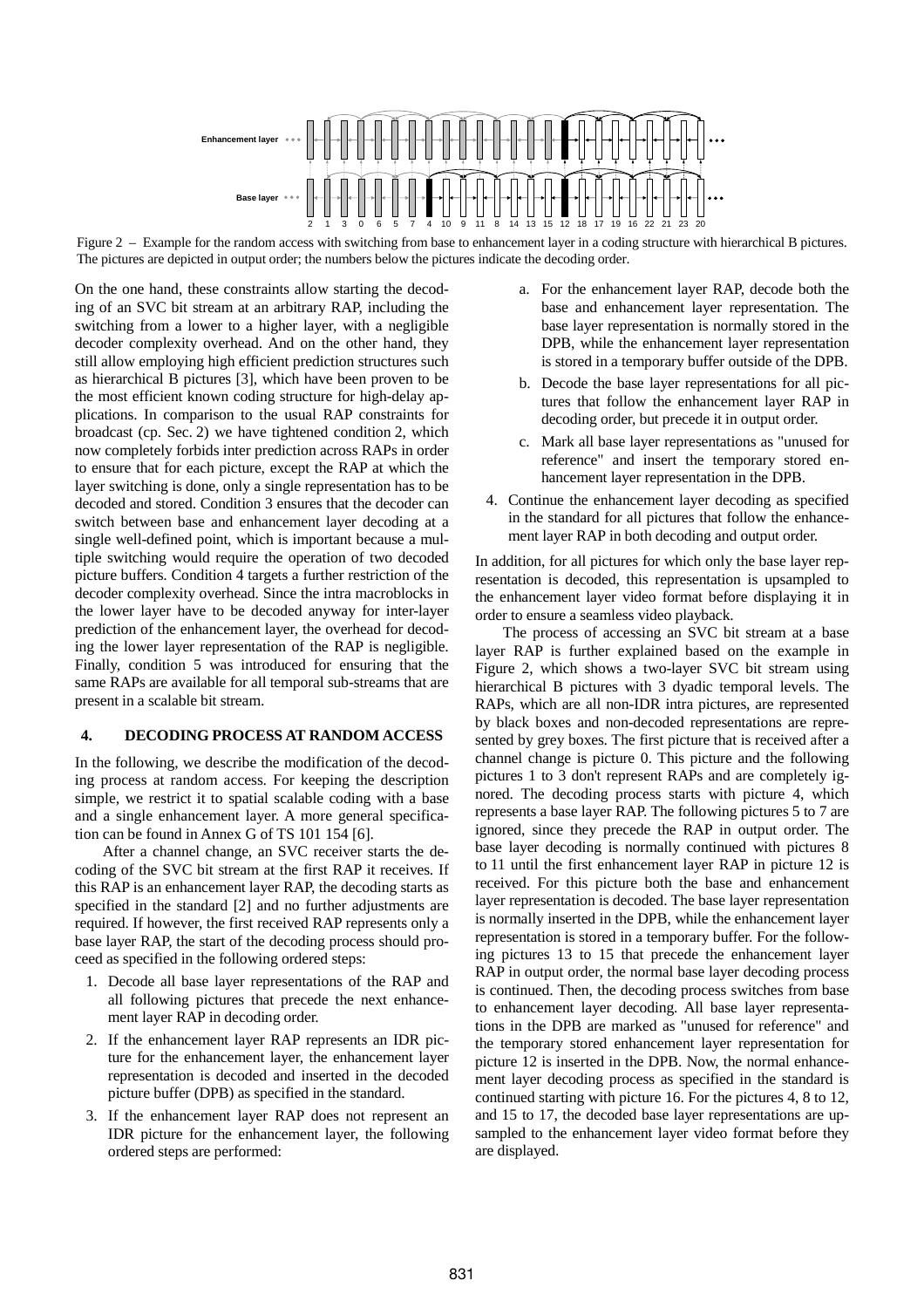

Figure 3 – Simulation results comparing the coding efficiency of the different configurations for the City test sequence.

It should be noted again that the additional decoding of the base layer representation for the switching point (picture 12 in the example) does not increase the decoder complexity, since the base layer representation is completely intra-coded (cp. condition 4 in Sec. 3) and the reconstructed intra macroblocks are required anyway for inter-layer prediction of the enhancement layer pictures. The only minor drawback is that we need an additional frame store for temporarily storing the enhancement layer reconstruction of the switching point.

The switch between base and enhancement layer quality always occurs at a single point in output order (the first received enhancement layer RAP). When keeping the interval between enhancement layer RAPs reasonable small, this quality change is usually not disturbing, since it occurs in the time period after channel switching in which the users eye is still adjusting to the new video content.

The visibility of the quality change can further be reduced by applying a time-varying low-pass filter (before display) to the first pictures for which the enhancement layer representation is displayed. The cut-off frequency of the lowpass filter is continuously increased in output order. For the example in Figure 2, this would mean that we low-pass filter the reconstructed picture 12 with a cut-off frequency that is selected according to the ratio between the base and enhancement layer picture sizes. For the following pictures in output order (i.e., pictures 18, 17, 19, 16, etc.), the cut-off frequency is continuously increased until the enhancement layer pictures are displayed without the low-pass filtering.

## **5. EXPERIMENTAL RESULTS**

For demonstrating the effectiveness of proposed approach of increasing the interval between enhancement layer RAPs, we compared it to the common method of providing base and enhancement layer access point in the same regular intervals as well as to single-layer H.264/AVC coding. For the SVC configurations we used the Scalable High profile with one enhancement layer. The single-layer references were coded conforming to the High profile. We used the same coding structure with hierarchical B pictures and 4 dyadic temporal levels (GOP size of 8) for all configurations. All encoding runs including the single-layer runs were performed using the same software (based on the JSVM reference software, version 8.5) and a similar degree of encoder optimizations. For the SVC bit streams we additionally employed the multilayer encoding concept presented in [11] in order to distribute the coding efficiency losses relative to single-layer coding between base and enhancement layer. The quantization parameters (QP) were set constant for each encoder run and no rate control algorithm was employed. In order to obtain a reasonable bit rate distribution between base and enhancement layer, the enhancement layer QP was set equal to  $QP_B+4$  with  $QP_B$  representing the base layer QP. We run simulations for 6 sequences with a resolution of 1280x704 luma samples and a frame rate of 50 Hz (similar to the 720p50 format). The base layer was encoded with a resolution of 640x352 luma samples and the same frame rate.

Only the first picture of each sequence was coded as IDR picture; all other RAPs were encoded as non-IDR intra pictures. In the single-layer configuration, RAPs were inserted every 24 pictures (i.e., about every half second). For SVC, two different RAP configurations were used. In the first configuration, which represents the common method for providing random access points, RAPs for base and enhancement layer were inserted every 24 pictures as in the single-layer configuration. In the second configuration, which represents the proposed approach, base layer RAPs were again inserted every 24 pictures, but enhancement layer RAPs were inserted only every 120 pictures (i.e., about every 2.5 seconds). It should be noted that all bit streams are associated with the same channel change delay characteristics assuming that SVC receivers use a decoding process similar to the one described in Sec. 4.

As an example, the obtained rate-distortion curves for the City sequence are shown in Figure 3. It can be seen that the base layer coding efficiency for both SVC configurations is virtually the same and very close to that of single-layer coding. For the enhancement layer, the coding efficiency of SVC could be significantly increased by enlarging the interval between enhancement layer RAPs and it actually became even slightly better than that of single-layer H.264/AVC coding while providing the same channel change delay.

A similar behaviour was observed for all tested sequences. The modification of the enhancement layer RAP interval doesn't have any noticeable impact on the base layer coding efficiency (a very small influence is a consequence of the multi-layer encoder control [11]); the average rate overhead for the base layer in comparison to single-layer coding